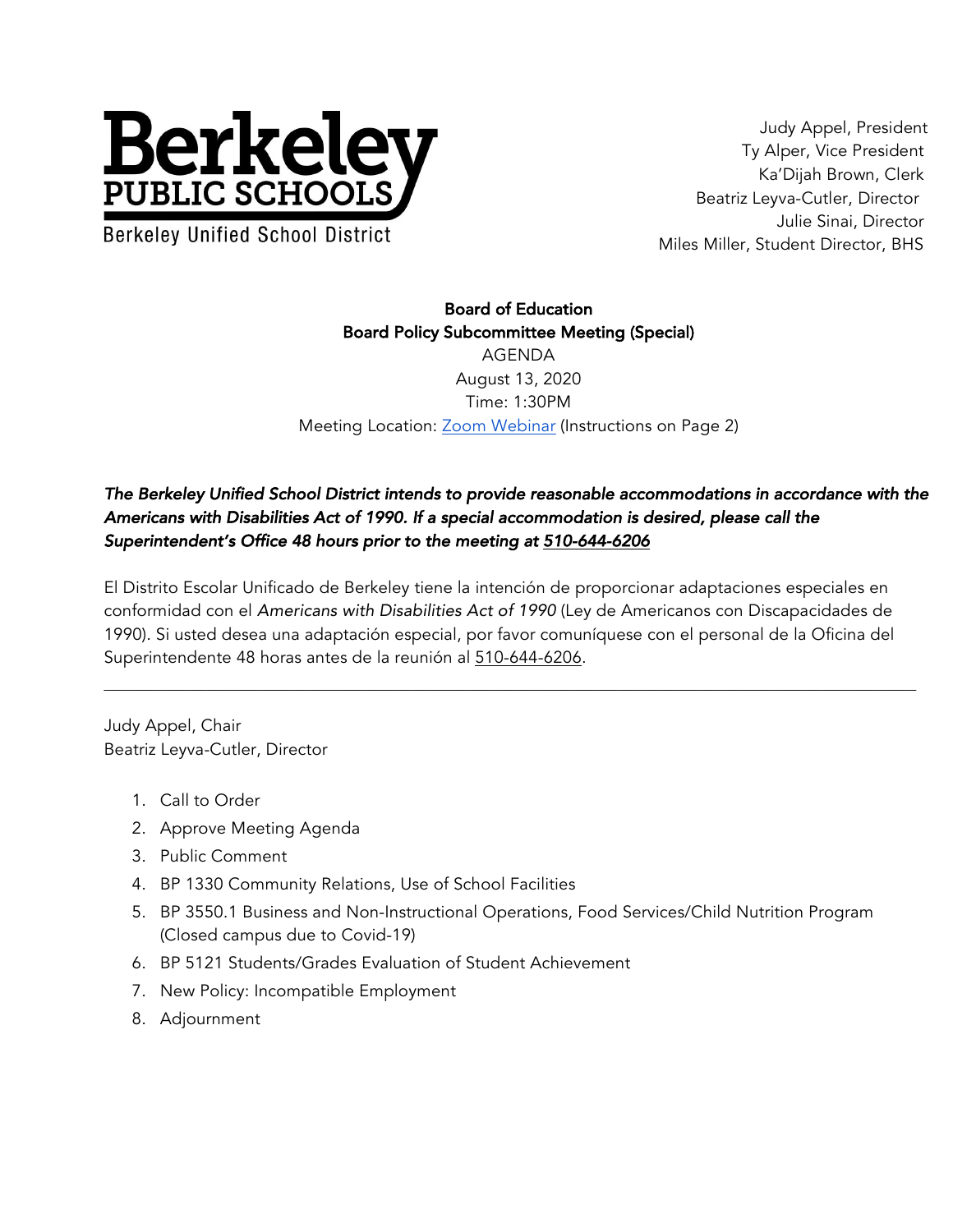## *Notice of Non-Discrimination*

*The Berkeley Unified School District does not discriminate on the basis of race, color, national origin, sex, disability, age, religious creed, gender, sexual orientation, gender expression, marital or parental status, ancestry, national origin, ethnic group identification, disability, medical condition, homelessness or foster status, in its programs and activities, and provides equal access to the Boy Scouts and other designated youth groups. Discrimination based on protected class includes sexual harassment, sexual violence, and bullying. All inquiries or concerns regarding BUSD's nondiscrimination policy 5145.3 or the filling of discrimination complaints should contact:*

Marutzzella Castro District Compliance Officer & Title IX Interim Coordinator 2020 Bonar St., Room 117 Berkeley, CA 94702 Phone: 510.486.9352 Email: nondiscrimination@berkeley.net

To access this agenda online, go to: https://berkeley.agendaonline.net/public/